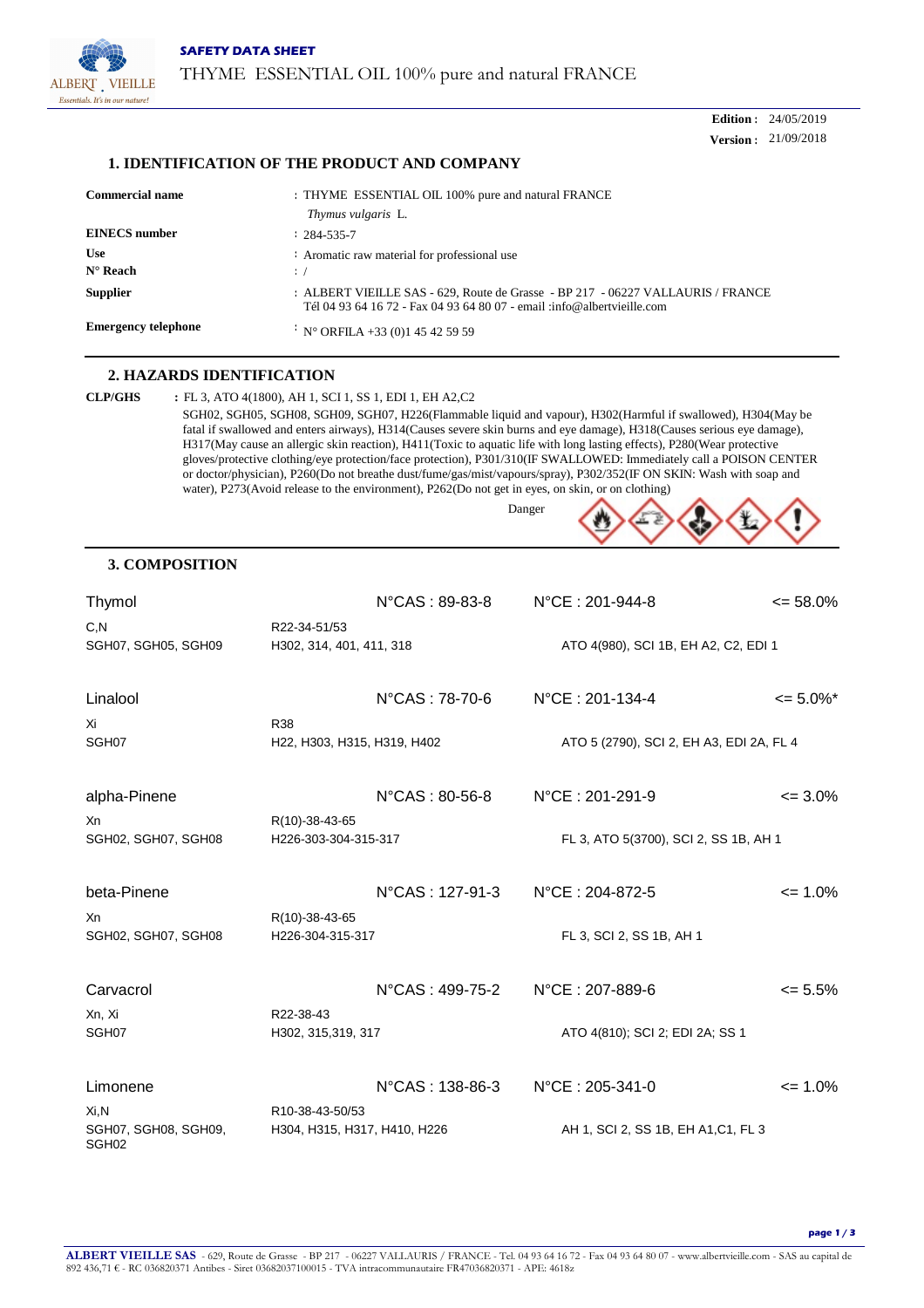

|              |                            |                                           | <b>Edition</b> : $24/05/2019$ |
|--------------|----------------------------|-------------------------------------------|-------------------------------|
|              |                            | Version :                                 | 21/09/2018                    |
| p-Cymene     | $N^{\circ}$ CAS : 99-87-6  | $N^{\circ}$ CE : 202-796-7                | $\leq$ 29.0%                  |
| Xn,N         | R(10)-51/53-65             |                                           |                               |
| SGH08, SGH09 | H226, 304, 303, 316, 411   | ATO 5(4750); AH 1, SCI 3; EH A2, C2; FL 3 |                               |
| Geraniol     | $N^{\circ}$ CAS : 106-24-1 | $N^{\circ}$ CE : 203-377-1                | $\epsilon$ = 0.5%             |
| Xi           | R38-41-43                  |                                           |                               |
| SGH05, SGH07 | H303-315-317-318-401       | ATO 5(4200); SCI 2; EDI 1; SS 1; EH A2    |                               |

| <b>4. FIRST-AID MEASURES</b> |                                                                                                                     |
|------------------------------|---------------------------------------------------------------------------------------------------------------------|
| <b>Inhalation</b>            | : Remove affected person to fresh air. In case of beathing difficulty, seek medical advice                          |
| Eve contact                  | : Flush with plenty of water for at least 15 min. Seek medical advice if symptoms persist.                          |
| <b>Skin contact</b>          | : Remove contamined clothing. Rinse affected area with plenty of water. Contact a physician if symptoms<br>persist. |
| <b>Ingestion</b>             | . Rinse mouth out with water and seek medical advice immediately. Do not induce vomiting.                           |

## **5. FIRE-FIGHTING MEASURES**

| <b>Extinguishing media recommended</b> | Foam, carbon dioxide or dry chemical                                                                                                                                 |
|----------------------------------------|----------------------------------------------------------------------------------------------------------------------------------------------------------------------|
| Non recommended                        | : Direct waterjet                                                                                                                                                    |
| <b>Special precautions</b>             | Toxic vapours must be avoid during fire. Respiratory protection should be released during fire. Containers<br>close to the fire should be cooled with a water spray. |

## **6. ACCIDENTAL RELEASE MEASURES**

| <b>Individual protection</b>  | : Avoid eye and skin contact. Don't smoke. Prevent any contact with hot surfaces (see rubric 8).                                                     |
|-------------------------------|------------------------------------------------------------------------------------------------------------------------------------------------------|
| <b>Environment protection</b> | : Keep away from drains, soil, surface and groundwater                                                                                               |
| Methods for cleaning up       | : Contain spilled material, cover with an inert, non-combustible, inorganic, absorbent material and destroy<br>according to the regulation in force. |

## **7. HANDLING AND STORAGE**

| <b>Handling</b>   | Apply according to good manufacturing and industrial hygiene practices with proper ventilation. Use<br>individual protective equipment. Do not drink, eat or smoke while handling. |
|-------------------|------------------------------------------------------------------------------------------------------------------------------------------------------------------------------------|
| <b>Storage</b>    | Store in cool, dry and ventilated area, away from heat sources, sparks and open flames, protected from<br>light in tightly closed original container                               |
| <b>Shelf life</b> | : 12 months from despatching date on, under normal storage conditions                                                                                                              |

### **8. EXPOSURE CONTROLS AND PERSONAL PROTECTION**

| <b>Respiratory protection</b> | : Avoid to breath directly on the product. Ensure a good ventilation of the workroom |
|-------------------------------|--------------------------------------------------------------------------------------|
| Eve protection                | : Use safety glasses                                                                 |
| <b>Hand protection</b>        | : Use protective gloves                                                              |
| Skin protection               | : Use protective clothing                                                            |

# **9. PHYSICAL AND CHEMICAL PROPERTIES**

| Appearance                                                | : Liquid at room temperature                |
|-----------------------------------------------------------|---------------------------------------------|
| <b>Colour</b>                                             | : Colourless to amber yellow                |
| Odour                                                     | : Herbaceous, rustic, aromatic              |
| <b>Flash point in <math>^{\circ}</math>C</b> (closed cup) | $\pm 60^{\circ}$                            |
| Specific gravity at $20^{\circ}$ C                        | $\pm 0.910$ to 0.937                        |
| Refractive index at $20^{\circ}$ C                        | $\cdot$ 1.494 to 1.504                      |
| Optical rotation at $20^{\circ}$ C                        | $\cdot$ -6° to +1°                          |
| <b>Solubility</b>                                         | Soluble in max 3 parts of 80% (V/V) ethanol |

**page 2 / 3**